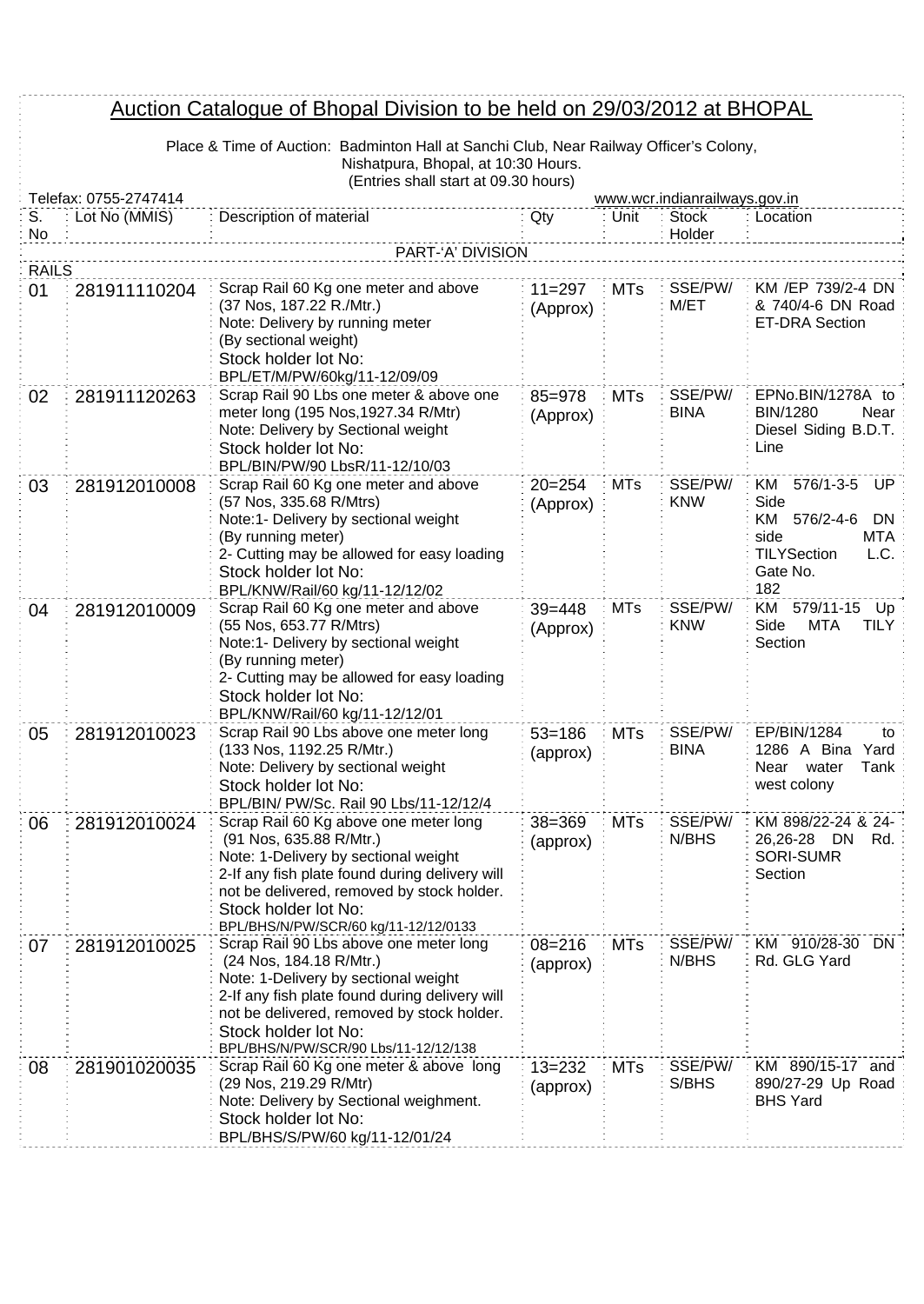| 09 | 281912020091 | Scrap Rails 60 Kgs, Illrd class above 01<br>Mtrs long (111 Nos, 1304.60 R/Mtrs,)<br>Note:1- delivery by sectional weight,<br>2-.cutting permission may be allowed for<br>easy loading<br>3- F/Plate will nor be delivered during<br>delivery will be removed by S/holder,<br>Stock holder lot No:<br>BPL/S BPL/60 Kg Rail/11-12/02/08. | $78 = 719$<br>(approx) | <b>MTs</b> | SSE/PW//<br>S/BPL      | Between BKA-ODG<br>KM 793/8-10 and<br>16-18 DN side                                                |
|----|--------------|----------------------------------------------------------------------------------------------------------------------------------------------------------------------------------------------------------------------------------------------------------------------------------------------------------------------------------------|------------------------|------------|------------------------|----------------------------------------------------------------------------------------------------|
| 10 | 281912020100 | A-Unserviceable scrap 90 Lbs built<br>up Xing 1 in 8.5 complete = $32$ Nos<br>B- Unserviceable scrap 52 Kgs built up xing<br>1 in 8.5 Complete = $12$ Nos<br>Total C.I. in material = 3.780 MTs<br>Note: delivery by Actual weighment,<br>Stock holder lot No:<br>BPL/ET yd/Built Xing/11-12/01-11.                                    | $30 = 480$<br>(approx) | <b>MTs</b> | SSE/PW/<br>Yard/ET     | GC 4 HER 1027-<br>1037, Behind office<br>compound SL 1038-<br>1039, GC 5 HER<br>1465-1419          |
| 11 | 281912020101 | Sc. Point & Crossing 52 Kgs III class Rail<br>broken & crack, released from 52 Kgs T/Out<br>work, (106 Nos)<br>Note :- 1-Delivery by actual weighment<br>2- Cutting permission may be allowed for<br>easy loading,<br>Stock holder lot No:<br>BPL/BIN/PW/Pt & Xing/52 Kgs/T/Out/2011-<br>12/02/06.                                     | $29 = 057$<br>(approx) | <b>MTs</b> | SSE/PW/<br><b>Bina</b> | EP No. BIN/1258 to<br>BIN/1262 Dn Yard<br>receiving.                                               |
| 12 | 281912020123 | Scrap Rail 60 kg one meter long & above<br>(110 Nos, 1006.05 R/Mtr.)<br>Note: 1-Delivery by Sectional weight only.<br>2- If any fish plate found during delivery will<br>not be delivered, removed before delivery<br>Stock Holder lot No:<br>BPL/BHS/N/PW/SCR/60 Kg/11-12/01/01                                                       | $60 = 705$<br>(approx) | <b>MTs</b> | SSE/PW/<br>N/BHS       | KM 930/0-2 B/W Up<br>& Dn & 930/2-4,4-6<br>DN Rd. BAQ-RKD<br>Sec.                                  |
| 13 | 281912020124 | Scrap Rail 60 kg one meter long & above<br>(45 Nos, 227.21 R/Mtr.)<br>Note: 1-Delivery by Sectional weight only.<br>2- If any fish plate found during delivery will<br>not be delivered, removed before delivery<br>Stock Holder lot No:<br>BPL/BHS/N/PW/SCR/60 Kg/11-12/02/01                                                         | $13 = 710$<br>(approx) | <b>MTs</b> | SSE/PW/<br>N/BHS       | KM 894/8-10 &<br>895/6-8 DN BHS-<br>SORI Sec.                                                      |
| 14 | 281912030145 | Scrap Rail 60 Kg one meter long and above<br>(23 Nos, 235.69 R./Mtr.)<br>Note: Delivery by running meter<br>(By sectional weight)<br>Stock holder lot No:<br>BPL/BHS/N/PW/SCR/60 Kg/11-12/02/59                                                                                                                                        | $14 = 222$<br>(Approx) | <b>MTs</b> | SSE/PW/<br>N/BHS       | 897/11-13 UP<br>KM<br><b>RD</b><br><b>SORI-SUMR</b><br>Section.                                    |
| 15 | 281912030147 | Scrap Rail 80 Lbs above one meter long<br>(37 Nos, 243.56 R./Mtr.)<br>Note: 1-Delivery by running meter<br>(By sectional weight)<br>2- If any fish plate found during delivery will<br>not be delivered, removed before delivery<br>Stock holder lot No:<br>BPL/PW/N/RAIL 80 Lbs/11-12/02/15                                           | 09=667<br>(Approx)     | <b>MTs</b> | SSE/PW/<br>N/BPL       | Between NSZ-SUW<br>section DN Road<br>Km. E.P. No.<br>845/30-846/2                                 |
| 16 | 281912030158 | Scrap Rail 60 Kg 3 <sup>rd</sup> Class above one meter<br>long (112 Nos, 345.07 R/Mtr.)<br>Note:1- Delivery by running meter only.<br>2-F/plate will not be delivered during<br>delivery will be removed by stock holder<br>3-Cutting permission may be allowed for                                                                    | $20 = 822$<br>(Approx) | <b>MTs</b> | SSE/PW/<br>S/BPL       | Bet.HBJ-MSO<br>&<br>MSO Yard KM<br>825/1-824/31up<br>side,<br>824/31-29upside,<br>824/27-25 upside |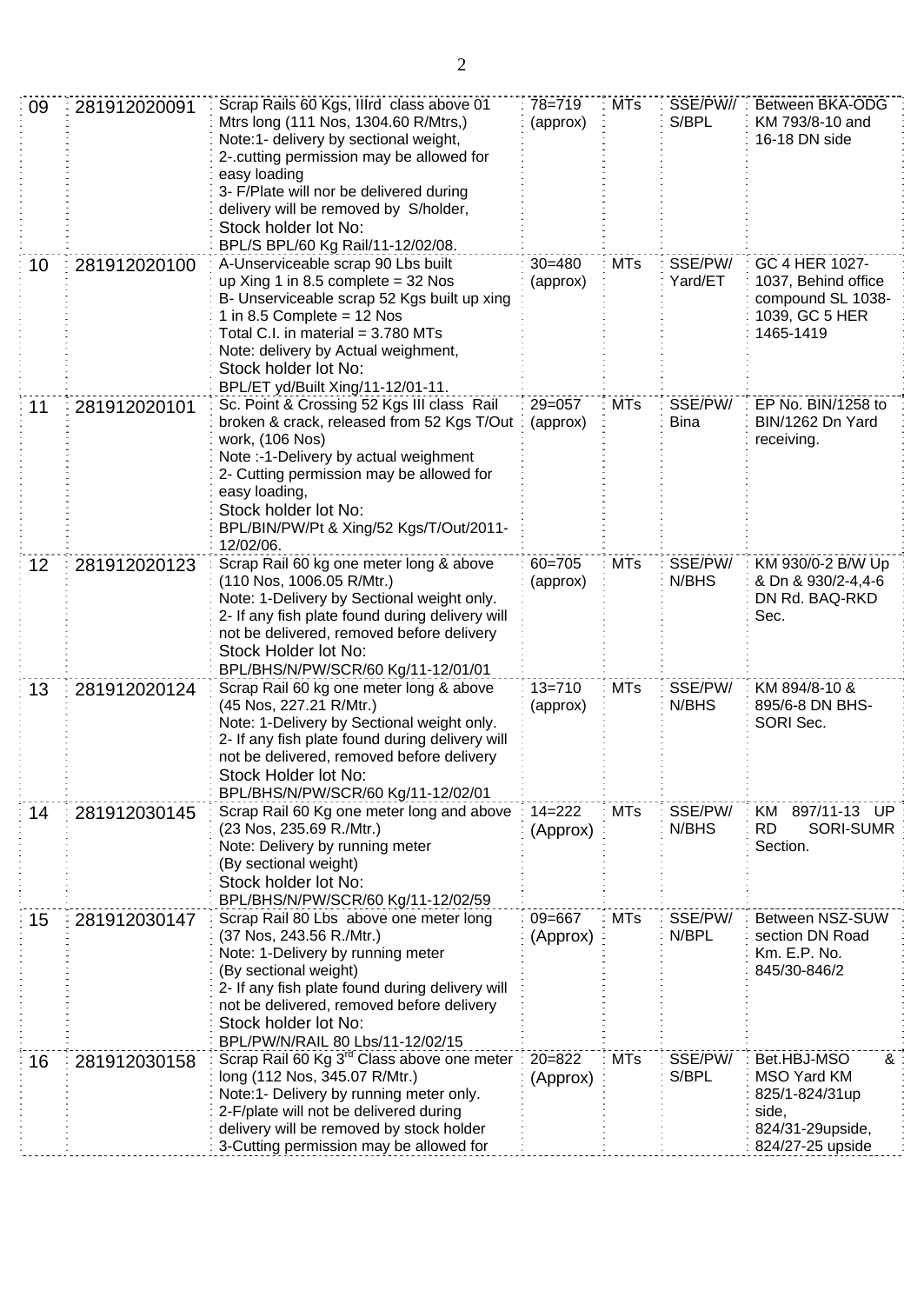|    |              | easy loading<br>Stock holder lot No:<br>BPL/'S' BPL/60 kg Rail/11-12/02/14                                                                                                                                                                                                                                                                         |                        |            |                          | 824/25-23 upside<br>824/26-24Dnside<br>824/18-16Dnside<br>824/16-14Dnside<br>824/15-13upside                                |
|----|--------------|----------------------------------------------------------------------------------------------------------------------------------------------------------------------------------------------------------------------------------------------------------------------------------------------------------------------------------------------------|------------------------|------------|--------------------------|-----------------------------------------------------------------------------------------------------------------------------|
| 17 | 281912030160 | Scrap Rail 90 Lbs 3 <sup>rd</sup> Class above one<br>meter long (56 Nos, 324.64 R/Mtr.)<br>Note:1- Delivery by running meter only.<br>2-F/plate will not be delivered during<br>delivery will be removed by stock holder<br>3-Cutting permission may be allowed for<br>easy loading<br>Stock holder lot No:<br>BPL/'S' BPL/90 Lbs Rail/11-12/02/13 | $14 = 482$<br>(Approx) | <b>MTs</b> | SSE/PW/<br>S/BPL         | Bet. HBJ-MSO,<br><b>MSO</b><br>yard<br>Km<br>825/5-3 up side,<br>824/27-25upside,<br>824/23-21up side<br>&824/19-17 Up side |
| 18 | 281912030163 | Scrap Rail 52 Kg 3 <sup>rd</sup> Class above one meter<br>long (33 Nos, 200.27 R/Mtr.)<br>Note:1- Delivery by running meter only.<br>2-F/plate will not be delivered during<br>delivery will be removed by stock holder<br>3-Cutting permission may be allowed for<br>easy loading<br>Stock holder lot No:<br>BPL/'S' BPL/52 kg Rail/11-12/02/10   | $10 = 392$<br>(Approx) | <b>MTs</b> | SSE/PW/<br>S/BPL         | Bet.HBJ-MSO<br>km<br>826/2 to 825/34 Dn<br>Side                                                                             |
| 19 | 281912030165 | Scrap Rail 60 Kg 3 <sup>rd</sup> Class above one meter<br>long (88 Nos, 404.56 R/Mtr.)<br>Note:1- Delivery by Sectional weight.<br>Stock holder lot No:<br>BPL/BAQ/PW/60R/11-12/13                                                                                                                                                                 | $24 = 411$<br>(Approx) | <b>MTs</b> | SSE/PW/<br><b>BAQ</b>    | KM957/9-11&<br>957/11-13 Up Road<br><b>MABA Yard</b>                                                                        |
| 20 | 281912030169 | Scrap Rail 100 Lbs one meter and above<br>one meter long (40 Nos, 228.47 R/Mtr)<br>Note: - Delivery by Sectional weight<br>(By R/M)<br>Stock holder lot No:<br>BPL/BIN/PW/SCR 100 Lbs/11-12/02/16                                                                                                                                                  | $11 = 355$<br>(Approx) | <b>MTs</b> | SSE/PW/<br><b>BINA</b>   | EP No.1280 to 1284<br><b>DN Side Near Water</b><br>Tank BINA                                                                |
| 21 | 281912030170 | Scrap Rail 69 Lbs one meter and above<br>one meter long (71 Nos, 171.37 R/Mtr)<br>Note: - Delivery by Sectional weight<br>Stock holder lot No:<br>BPL/BIN/PW/SCR 69 Lbs/11-12/03/17                                                                                                                                                                | $05 = 866$<br>(Approx) | <b>MTs</b> | SSE/PW/<br><b>BINA</b>   | EP No.1280 to 1284<br>DN Side Near Water<br><b>Tank BINA</b>                                                                |
| 22 | 281912030171 | Scrap Rail 80 Lbs one meter and above<br>one meter long (125 Nos, 442.02 R/Mtr)<br>Note: - Delivery by Sectional weight<br>Stock holder lot No:<br>BPL/BIN/PW/SCR 80 Lbs/11-12/02/18                                                                                                                                                               | $17 = 543$<br>(Approx) | <b>MTs</b> | SSE/PW/<br><b>BINA</b>   | EP No.1280 to 1284<br>DN Side Near Water<br><b>Tank BINA</b>                                                                |
| 23 | 281912030172 | Scrap Rail 82 Lbs one meter and above<br>one meter long (65 Nos, 356.99 R/Mtr)<br>Note: - Delivery by Sectional weight<br>Stock holder lot No:<br>BPL/BIN/PW/SCR 82 Lbs/11-12/02/19                                                                                                                                                                | $14 = 547$<br>(Approx) | <b>MTs</b> | SSE/PW/<br><b>BINA</b>   | EP No.1280 to 1284<br>DN Side Near Water<br>Tank BINA                                                                       |
| 24 | 281912030133 | Scrap Points & xing Rail 52 Kg (56 Nos)<br>Note: Delivery by weight<br>Stock Holder Lot No;<br>BPL/BHS/N/P.Way/SCR P-xing/2011-12/<br>02/03                                                                                                                                                                                                        | $10 = 697$<br>(approx) | <b>MTs</b> | SSE/PW/<br>N/BHS         | KM 889/29-33<br>EP.<br>UP RD in front of:<br>SSE/PW/<br>N/BHS office                                                        |
| 25 | 281912030177 | Scrap Rail 52 above one meter long<br>(231 Nos, 2503.39 R/Mtr)<br>Note:1-Delivery by Running meter<br>2-Cutting permission may be allowed for<br>easy loading<br>Stock Holder Lot No;                                                                                                                                                              | 129=901<br>(approx)    | <b>MTs</b> | SSE/PW/<br><b>MOHANA</b> | KM1248/2-3 RHS of:<br><b>Track</b><br>Manned<br>Ŀ.<br>Xing 81-C                                                             |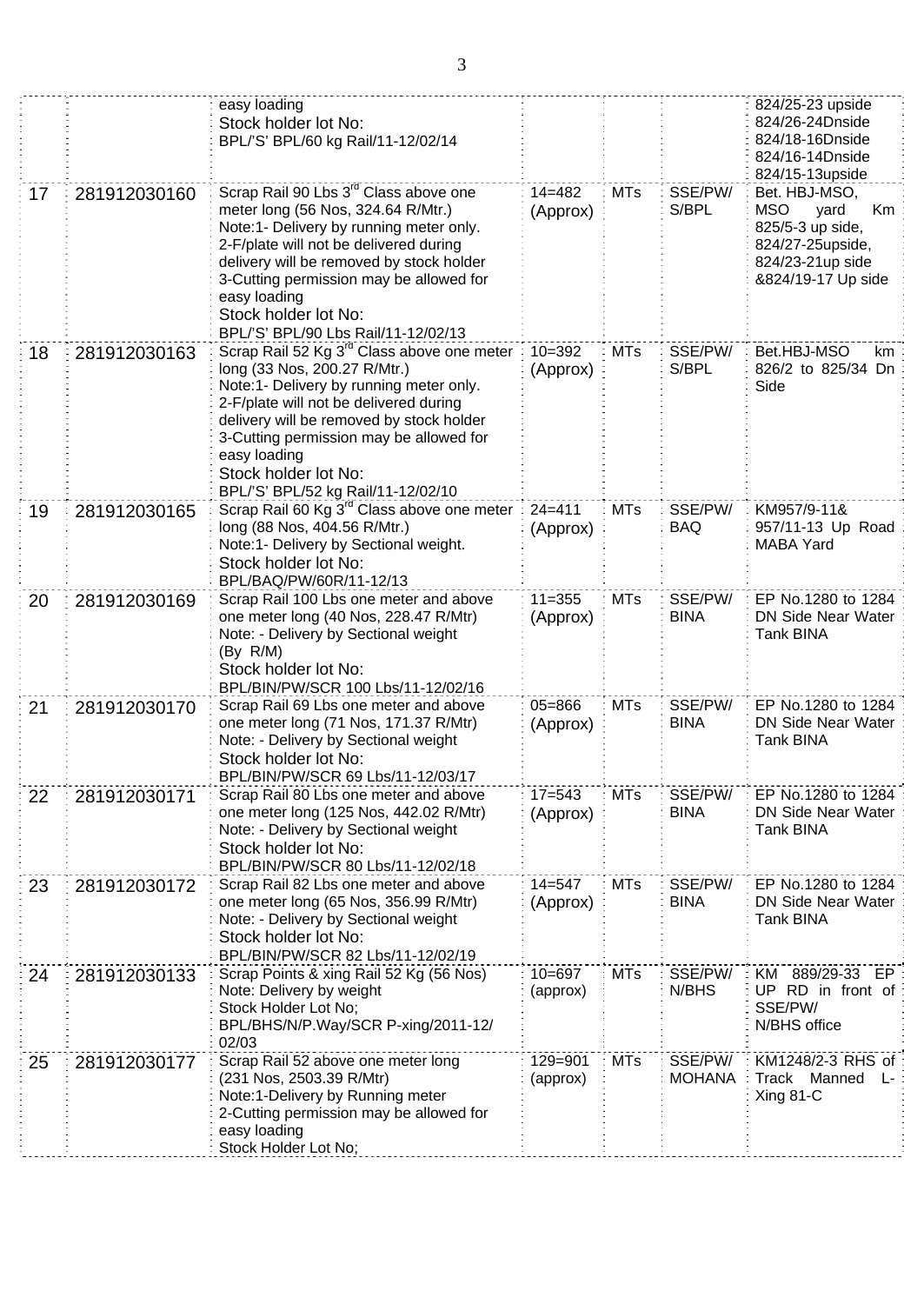|    |              | BPL/MOJ/PW/52 kg Rail/03/11-12/36                                                                                                                                                                                                                                                                             |                         |            |                       |                                                                                                                                                                                                                      |
|----|--------------|---------------------------------------------------------------------------------------------------------------------------------------------------------------------------------------------------------------------------------------------------------------------------------------------------------------|-------------------------|------------|-----------------------|----------------------------------------------------------------------------------------------------------------------------------------------------------------------------------------------------------------------|
| 26 | 281912030184 | Scrap Rail 52 kg one meter & above one<br>meter long<br>(71 Nos, 332.58 R/Mtr)<br>Note: Delivery by Running meter<br>(Sectional weight)<br>Stock Holder Lot No;<br>BPL/ET/SCR/52 kg/11-12/03/11                                                                                                               | $17 = 258$<br>(approx)  | <b>MTs</b> | SSE/PW/<br>M/ET       | $3^{rd}$<br>KM 742/23-25<br>Line<br>DRA-ET<br>Section.                                                                                                                                                               |
| 27 | 281912030185 | Scrap Rail 52 Kg above one meter long<br>(142 Nos, 1138.04 R/Mtr)<br>Note: Delivery by Running meter<br>Stock Holder Lot No;<br>BPL/HD/N/R/52 kg/09                                                                                                                                                           | $59 = 053$<br>(approx)  | <b>MTs</b> | SSE/PW/<br>N/Harda    | KM 712/14-18 DN,<br>712/15-17 UP,<br>712/21-23 Up,<br>712/24-26 DN,<br>712/26-28 DN                                                                                                                                  |
| 28 | 281912030186 | Unserviceable Rail 52 Kg above one meter<br>long (96 Nos, 868.82 R/Mtr)<br>Note: Delivery by Running meter<br>Stock Holder Lot No;<br>BPL/HD/S/PW/SR/52 kg/11                                                                                                                                                 | $45 = 083$<br>(approx)  | <b>MTs</b> | SSE/PW/<br>S/Harda    | KM 637/18-20 DN<br>side &,<br>637/20-22 DN Road                                                                                                                                                                      |
| 29 | 281912030187 | Scrap Rail 52 Kg above one meter long<br>(65 Nos, 272.47 R/Mtr)<br>Note:1-Delivery by sectional measurement.<br>2-Cutting may be allowed for easy loading.<br>Stock Holder Lot No;<br>BPL/KNW/PW/Rail/52 kg/11-12/03/03                                                                                       | $14 = 138$<br>(approx)  | <b>MTs</b> | SSE/PW/<br><b>KNW</b> | KM 576/4-6 DN side<br>MTA-TLV Sec.<br>Ŀ.<br>Xing Gate 182                                                                                                                                                            |
| 30 | 281912030188 | Scrap Rail 52 Kg III Class above one meter<br>long (141 Nos, 868.83 R/Mtr)<br>Note:1-Delivery by Running meter<br>2-Cutting may be allowed for easy loading.<br>3-F/Plate will not be delivered during<br>delivery will be removed by S/holder.<br>Stock Holder Lot No;<br>BPL/'S'BPL/52 kg Rail/11-12/03/24  | $45 = 084$<br>(approx)  | <b>MTs</b> | SSE/PW/<br>S/BPL      | Bet. MSO yard bet.<br>km824/9-7 up side,<br>824/5-3 up side,<br>824/4-2 Dn side,<br>824/1-823/31upside,<br>823/31-29up side,<br>823/29-25 up side,<br>823/32-30 Dn side,<br>823/28-26 Dn Side<br>&823/25-23 Up side. |
| 31 | 281912030189 | Scrap Rail 52 Kg III Class above one meter<br>long (238 Nos, 2270.55 R/Mtr)<br>Note:1-Delivery by Running meter<br>2-Cutting may be allowed for easy loading.<br>3-F/Plate will not be delivered during<br>delivery will be removed by S/holder.<br>Stock Holder Lot No;<br>BPL/'S'BPL/52 kg Rail/11-12/03/27 | $117 = 818$<br>(approx) | <b>MTs</b> | SSE/PW/<br>S/BPL      | MSO-<br>Bet.<br>yard<br>MSO-MDDP bet.Km<br>823/23-21up Side,<br>823/24-20 Dn side,<br>823/13-11 Up side,<br>823/14-12 Dnside,<br>&823/12-10 Dn side.                                                                 |
| 32 | 281912030190 | Scrap Rail 52 Kg III Class above one meter<br>long (55 Nos, 585.96 R/Mtr)<br>Note:1-Delivery by Running meter<br>2-Cutting may be allowed for easy loading.<br>3-F/Plate will not be delivered during<br>delivery will be removed by S/holder.<br>Stock Holder Lot No;<br>BPL/'S'BPL/52 kg Rail/11-12/03/28   | $30 = 405$<br>(approx)  | <b>MTs</b> | SSE/PW/<br>S/BPL      | MSO-MDDP<br>Bet.<br>Bet.Km<br>823/7-5up Side,<br>823/3-822/29Up<br>side,<br>822/27-23 Up side,<br>&822/26-24 Dn side.                                                                                                |
| 33 | 281912030191 | Scrap Rail 52 kg one meter & above one<br>meter long<br>(66 Nos, 304.64 R/Mtr)<br>Note: Delivery by Running meter<br>(Sectional weight)<br>Stock Holder Lot No;<br>BPL/ET/SCR/52 kg/11-12/03/12                                                                                                               | $15 = 808$<br>(approx)  | <b>MTs</b> | SSE/PW/<br>M/ET       | KM 742/26-28 DN<br>Road<br>DRA-ET<br>Section                                                                                                                                                                         |
| 34 | 281912030192 | Scrap Rail 52 kg above one meter length<br>(128 Nos, 1978.66 R/Mtr)<br>Note:1- Delivery by Running meter<br>2-Cutting permission may be allowed for                                                                                                                                                           | $102 = 673$<br>(approx) | <b>MTs</b> | SSE/PW/<br>Mohana     | KM 1255/0-1 RHS of<br>Track                                                                                                                                                                                          |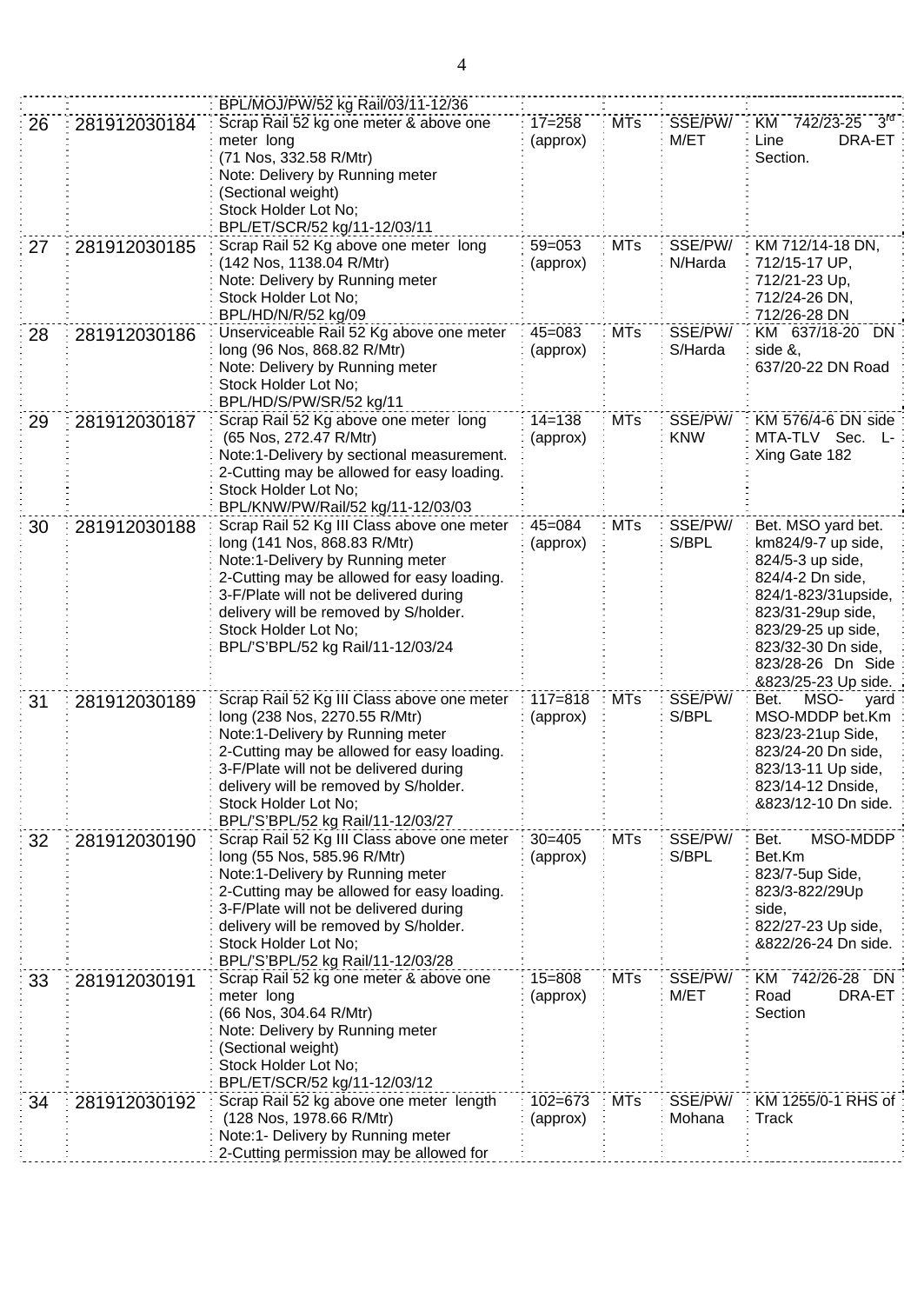| 43    | 281911050060 | A-Released Girder Bridge Span 2x6.18 M<br>$(2$ Nos $)$<br>B- Released Girder Bridge Span 1x6.18 M                                                                                                                                                                                                             | $9 = 442$<br>(approx)   | <b>MTs</b> | SSE/PW/<br>N/BHS       | 1-KM<br>920/23-27EP<br>Up Road PAI Yard<br>KM<br>920/31-33<br>2-                                                                                                  |
|-------|--------------|---------------------------------------------------------------------------------------------------------------------------------------------------------------------------------------------------------------------------------------------------------------------------------------------------------------|-------------------------|------------|------------------------|-------------------------------------------------------------------------------------------------------------------------------------------------------------------|
| P.WAY |              |                                                                                                                                                                                                                                                                                                               |                         |            |                        |                                                                                                                                                                   |
| 42    | 281912030200 | Scrap Rail 90 Lbs III Class above one<br>meter long (31 Nos, 252.84 R/Mtr)<br>Note: 1-Delivery by running meter.<br>2-Cutting may be allowed for easy loading.<br>3-F/Plate will not be delivered during<br>delivery will be removed by S/holder.<br>Stock Holder Lot No;<br>BPL/'S'BPL/90 Lbs/11-12/03/26    | $11 = 279$<br>(approx)  | <b>MTs</b> | SSE/PW/<br>S/BPL       | Bet. MSO Yard .Km<br>824/1-823/33<br>Up side,<br>823/30-28 Dn side, &<br>823/23-21Up side.                                                                        |
| 41    | 281912030199 | Scrap Rail 82 Lbs III Class above one<br>meter long (22 Nos, 119.32 R/Mtr)<br>Note: 1-Delivery by actual weight.<br>2-Cutting may be allowed for easy loading.<br>3-F/Plate will not be delivered during<br>delivery will be removed by S/holder.<br>Stock Holder Lot No;<br>BPL/'S'BPL/82 Lbs/11-12/03/15    | $04 = 438$<br>(approx)  | <b>MTs</b> | SSE/PW/<br>S/BPL       | MSO yard Bet.Km<br>824/27-25up Side,<br>824/23-21 Up side,<br>824/20-18 Dn side,<br>824/17-15Up side.<br>823/31-29 Upside,                                        |
| 40    | 281912030198 | Scrap unserviceable Pull out 60 kg Rail III<br>class above one meter long<br>(144 Nos, 442.82R/Mtr)<br>Note: 1-Delivery by actual weight.<br>Stock Holder Lot No;<br>BPL/PWS/Scrap/Pulled Rail/11-12/03/23                                                                                                    | $26 = 400$<br>(approx)  | <b>MTs</b> | SSE/PW/<br>S/BPL       | KM 824/15-13 Up<br>side at MSO Yard                                                                                                                               |
| 39    | 281912030197 | Scrap Rail 60 kg above one meter long<br>(134 Nos, 1127.35 R/Mtr)<br>Note: 1-Delivery by Sectional weight<br>2-Fish plate if found during delivery not be<br>delivered and removed by stock holder.<br>Stock Holder Lot No;<br>BPL/HBD/60 kg R/11-12/03/09                                                    | 68=024<br>(approx)      | <b>MTs</b> | SSE/PW/<br><b>HBD</b>  | KM770/8-10 & 16-18                                                                                                                                                |
| 38    | 281912030196 | Scrap Rail 60 kg III class above one meter<br>long (46 Nos, 281.25 R/Mtr)<br>Note: 1-Delivery by Running meter<br>2- Cutting may be allowed for easy loading.<br>3-F/Plate will not be delivered during<br>delivery will be removed by S/holder.<br>Stock Holder Lot No;<br>BPL/'S'BPL/60 kg Rail/11-12/03/25 | 16=971<br>(approx)      | <b>MTs</b> | SSE/PW/<br>S/BPL       | MSO yard Bet.Km<br>824/5-3up Side,<br>824/4-2 DN side,<br>824/1-823/31<br>Up<br>side,823/29-25Up<br>side.823/30-28Dn<br>side, 823/21-19 Up &<br>823/24-22 Dn side |
| 37    | 281912030195 | Scrap Rail 52 kg above one meter long<br>(338 Nos, 3746.54 R/Mtr)<br>Note: Delivery by Sectional weight<br>Stock Holder Lot No;<br>BPL/SVPI/52 kg Scrap rail/11-12/30                                                                                                                                         | $194 = 408$<br>(approx) | <b>MTs</b> | SSE/PW/<br><b>SVPI</b> | 1200/4-5 RH&<br>KM.<br>Side Between<br>LH.<br><b>SVPI-MOJ Section</b>                                                                                             |
| 36    | 281912030194 | Scrap Rail 52 kg above one meter long<br>(157 Nos, 1694.00 R/Mtr)<br>Note: Delivery by Sectional weight<br>Stock Holder Lot No;<br>BPL/SVPI/52 kg Scrap rail/11-12/29                                                                                                                                         | $84 = 567$<br>(approx)  | <b>MTs</b> | SSE/PW/<br><b>SVPI</b> | 1211/0-2<br>KM<br>LH.<br>Side Between SVPI-<br><b>MOJ Section</b>                                                                                                 |
| 35    | 281912030193 | Scrap Rail 52 kg above one meter length<br>(344 Nos, 3818.43 R/Mtr)<br>Note:1- Delivery by Running meter<br>2-Cutting permission may be allowed for<br>easy loading<br>Stock Holder Lot No;<br>BPL/MOJ/PW/SCR52 kg/11-12/03/37                                                                                | 198=138<br>(approx)     | <b>MTs</b> | SSE/PW/<br>Mohana      | 1245/8-9Both<br>KM<br>side of Track U/M L-<br>xing-80 C                                                                                                           |
|       |              | easy loading<br>Stock Holder Lot No;<br>BPL/MOJ/PW/SCR52 kg/11-12/03/38                                                                                                                                                                                                                                       |                         |            |                        |                                                                                                                                                                   |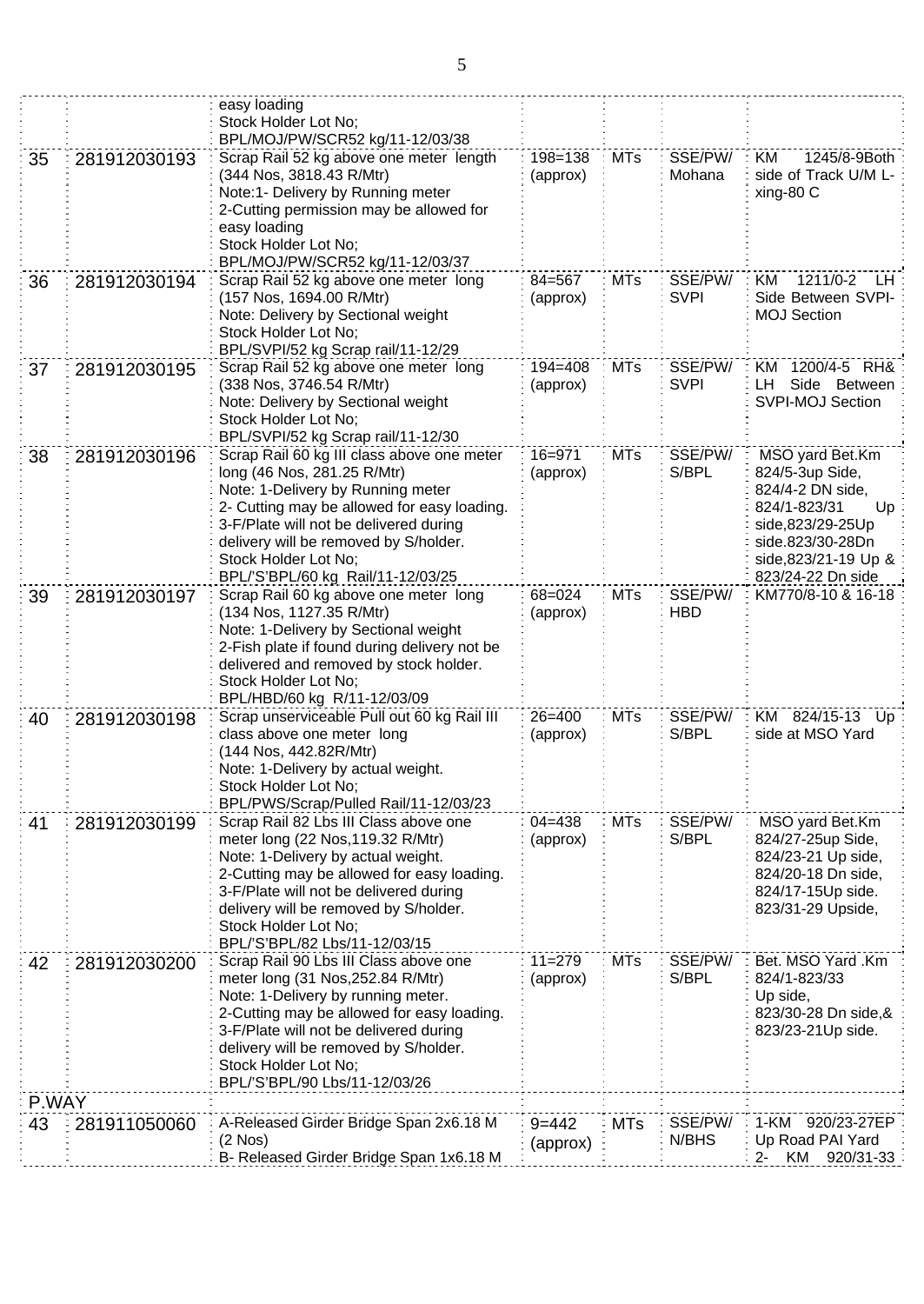|    |              | $(1$ No)<br>Note :1-Delivery by actual weighment<br>2-Cutting May be allowed for easy loading.<br>Stock holder lot No:<br>BHS/PW/Sc Girder /10-11/01/07                                                                                                                                     |                        |            |                        | EPUp<br>PAI<br>Road<br>Yard                                                                                                   |
|----|--------------|---------------------------------------------------------------------------------------------------------------------------------------------------------------------------------------------------------------------------------------------------------------------------------------------|------------------------|------------|------------------------|-------------------------------------------------------------------------------------------------------------------------------|
| 44 | 281901020053 | 1- Scrap Broken CST-9 with Tie bar &<br>Cotters attached coupled corroded<br>$(199$ Nos)<br>2- Scrap Broken CST-9 Single with<br>attached broken Tie bar & Cotters corroded<br>$(95$ Nos)<br>Note: Delivery by actual weightment<br>Stock holder lot No:<br>BPL/'N'BPL/CI Gr.II/11-12/12/12 | $23 = 161$<br>(approx) | <b>MTs</b> | SSE/PW/<br>N/BPL       | 1-In BPL Loco Near<br>the Tool Box No.7 KM<br>EP<br>WL?1011-<br>No.<br>WL/1013<br>2-In BPL Loco bethind<br>of Electric office |
| 45 | 281901020057 | Scrap C.I. Pot 80 Lbs broken & Corroded<br>(106 Nos)<br>Note: Delivery by actual weighment<br>Stock holder lot No:<br>BPL/'N' BPL/GI gr.II/11-12/12/13                                                                                                                                      | $09 = 820$<br>(approx) | <b>MTs</b> | SSE/PW/<br>N/BPL       | In BPL Loco behind of<br>Tool box U. No. 7 EP<br>No. WL/1011-WL/1013                                                          |
| 46 | 281912020068 | Scrap C.I. Gr.II CST-9 Plate coupled intact<br>heavy rusted<br>Note: Delivery by number(pair)<br>Stock holder lot No:<br>BPL/ET/PW/SC.CI Gr.II/11-12/09/01                                                                                                                                  | 213                    | Pair       | SSE/PW/<br>ET          | EP-1153 to EP-1161<br>Engg. Siding<br>ET- Passenger Yard                                                                      |
| 47 | 281912030138 | Scrap released Plate Girder<br>1-2.640 Span-5 Nos<br>2-9.14 Span-1 No<br>3-9.14 Span-1 No<br>4-9.14 Span-1 No<br>Note: 1-Delivery by actual weight<br>2-Cutting permission may be allowed for<br>easy loading<br>Stock Holder Lot No;<br>BPL/SFY/G/11-12/01                                 | $24 = 642$<br>(approx) | <b>MTs</b> | SSE/PW/<br>Shajapur    | KM/HM<br>1280/0-1<br>1268/1-2<br>1287/6-7<br>1298/3-4                                                                         |
| 48 | 281912030156 | Scrap CST-9 Plate Single W/Out Tie bar,<br>Cotter & Keys<br>Note: Delivery will be given by Number.<br>Stock holder lot No:<br>BPL/'S' BPL/C.I. Gr.I/11-12/02/19                                                                                                                            | 359                    | <b>Nos</b> | SSE/PW/<br>S/BPL       | Between MSO Yard<br>KM 824/19-17<br>Up<br>side, 824/17-15<br>Up<br>side, 824/3-1 Up side<br>& 824/1 to 823/33<br>up side.     |
| 49 | 281912030164 | A-Scrap 52 kg CMS Xing 1:12 on PSC<br>$(24$ Nos $)$<br>B- Scrap 52 kg CMS Xing 1:12 on Wooden<br>Sleeper (02 Nos)<br>Note: Delivery by actual weight<br>Stock holder lot No:<br>BPL/BAQ/PW/CMS Xing/11-12/18                                                                                | $22 = 240$<br>(Approx) | <b>MTs</b> | SSE/PW/<br>BAQ         | KM 957/14-16 DN &<br>958/18-20 DN Road                                                                                        |
| 50 | 281912030175 | Scrap STS T-10273 (153 Lbs) W/out<br>distance piece & keys<br>Note: Delivery by Number.<br>Stock holder lot No:<br>BPL/'S'BPL/STS/11-12/02/18                                                                                                                                               | 253                    | <b>Nos</b> | SSE/PW/<br>S/BPL       | Bet.MSO yard KM<br>824/19-17Up side,<br>824/18-16Dn Side,<br>824/15-13Up side,<br>& 824/1 to 823/33<br>Up side                |
| 51 | 281912030201 | Scrap C.I. Gr.I CST-9 Single Intact Drg No.<br>T-478. Released from 52 kg Rail section.<br>Note: Delivery by number<br>Stock holder lot No:<br>BPL/SVPI/Scrap/CST-9/11-12/31                                                                                                                | 1471                   | <b>Nos</b> | SSE/PW/<br><b>SVPI</b> | BDWS Yard 1142/6-7<br><b>RH</b> Side                                                                                          |
| 52 | 281912030202 | Scrap C.I. Gr.I CST-9 Single Intact Drg No.<br>T-478. Released from 52 kg Rail section.                                                                                                                                                                                                     | 1863                   | <b>Nos</b> | SSE/PW/<br><b>SVPI</b> | BDWS Yard 1142/5-6<br>RH Side                                                                                                 |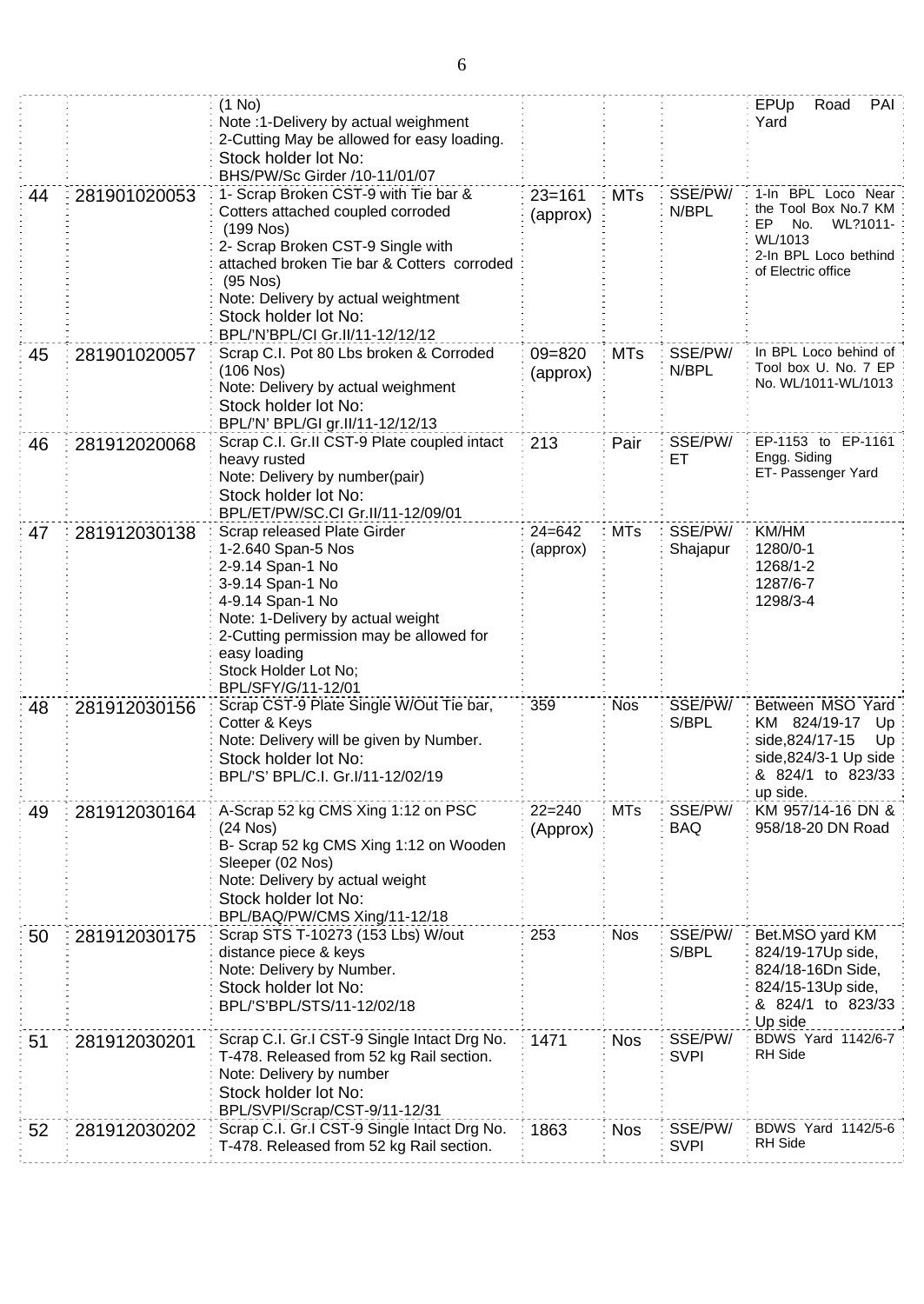|    |              | Note: Delivery by number<br>Stock holder lot No:<br>BPL/SVPI/Scrap/CST-9/11-12/28                                                                                                                                                                                                                                                 |                        |            |                        |                                                                                                                                             |
|----|--------------|-----------------------------------------------------------------------------------------------------------------------------------------------------------------------------------------------------------------------------------------------------------------------------------------------------------------------------------|------------------------|------------|------------------------|---------------------------------------------------------------------------------------------------------------------------------------------|
| 53 | 281912030203 | Scrap C.I. Gr.I CST-9 Single Intact Drg No.<br>T-478. Released from 52 kg Rail section.<br>Note: Delivery by number<br>Stock holder lot No:<br>BPL/SVPI/Scrap/CST-9/11-12/27                                                                                                                                                      | 2055                   | <b>Nos</b> | SSE/PW/<br><b>SVPI</b> | BDWS Yard 1142/7-8<br><b>RH</b> Side                                                                                                        |
| 54 | 281912030204 | Scrap C.I. Gr.II Consisting of<br>A-CST-9 broken single with minor<br>attachment of Tie bar drg No. T-478<br>B-C.I. Gr.II L.K. Plate single with minor<br>attachment of Tie bar<br>C-L.K. Plate couple broken<br>Note: Delivery by actual weight<br>Stock holder lot No:<br>BPL/ET/PW/CI Gr.II/11-12/09/04                        | 08=396<br>(approx)     | <b>MTs</b> | SSE/PW/<br>ET          | EP-1153 to EP-1161<br>Engg. Siding<br>ET-<br>Passenger Yard                                                                                 |
| 55 | 281912030205 | Scrap C.I. Gr.I Consisting of<br>A-CST-9 plate single broken (minor/Major)<br>B-Small piece of CST-9 plates single.<br>Note: Delivery by actual weight<br>Stock holder lot No:<br>BPL/BRRG/PW/Sc CI Gr.I/Melting/11-12/03                                                                                                         | $15 = 800$<br>(approx) | <b>MTs</b> | SSE/PW/<br><b>BRRG</b> | SSE/PW/BRRG<br>Office compound                                                                                                              |
| 56 | 281912030206 | Scrap C.I. Gr.II Consisting of<br>A-C.I. Pot broken mixed with minor<br>attachment of Tie bar & keys<br>B-C.I. Pot Pair broken & full with Tie bar &<br>keys.<br>C- Minor part of C.I. Pot pair attachment in<br>Tie bar & keys/pair<br>Note: Delivery by actual weight<br>Stock holder lot No:<br>BPL/ET/PW/CI Gr.II/11-12/09/07 | $15 = 648$<br>(approx) | <b>MTs</b> | SSE/PW/<br>ЕT          | EP-1165 to EP-1161<br>Engg. Siding<br>ET-<br>Passenger Yard                                                                                 |
| 57 | 281912030207 | Scrap ST Sleeper T-460 M<br>Note: Delivery by number<br>Stock holder lot No:<br>BPL/BRRG/PW/Scrap/STS/11-12/06                                                                                                                                                                                                                    | 212                    | <b>Nos</b> | SSE/PW/<br><b>BRRG</b> | 1191/1-2<br>KM<br>LН<br><b>BRRG Yard</b>                                                                                                    |
| 58 | 281912030208 | Scrap ST Sleeper (Melting) broken T-460 M<br>Minor/Major.<br>Note: Delivery by actual weighment basis<br>Stock holder lot No:<br>BPL/BRRG/PW/Sc. STS/melting/11-12/07                                                                                                                                                             | : $10=664$<br>(approx) | MTs        | SSE/PW/<br><b>BRRG</b> | 1191/0-1<br>ΚM<br>LH :<br><b>BRRG Yard</b>                                                                                                  |
| 59 | 281912030209 | Scrap ST Sleeper Drg No.T-460 M<br>Note: Delivery by number<br>Stock holder lot No:<br>BPL/N/PW/STS/11-12/03/20                                                                                                                                                                                                                   | 1162                   | <b>Nos</b> | SSE/PW/<br>N/BPL       | <b>CWC</b><br><b>Behind</b><br>of<br>Siding<br>Nishatpura<br>Yard<br>1-KMEP.No.NSZ/1044<br>to NSZ/1060<br>2-KMEP.No.NSZ/1060<br>to NSZ/1088 |
| 60 | 281912030210 | Released Bridge Girder Span-Two<br>Note: Delivery by actual weight<br>Stock holder lot No:<br>BPL/HD/S/PW/BR./09                                                                                                                                                                                                                  | $25 = 246$<br>(approx) | <b>MTs</b> | SSE/PW/<br>S/HD        | KM<br>647/27-29<br>ଝ<br>647/28-30                                                                                                           |
| 61 | 281912030211 | Released Girder Bridge 20 Nos Span<br>Note: 1-Delivery by actual weight<br>2-Cutting may be allowed before delivery<br>for easy loading<br>Stock holder lot No:<br>BPL/HD/N/G.B./07                                                                                                                                               | 136=960<br>(approx)    | <b>MTs</b> | SSE/PW/<br>N/HD        | <b>KM</b><br>669/47A-669/45A<br>669/45A-669/41A<br>669/41A-669/37A<br>669/37A-669/33A                                                       |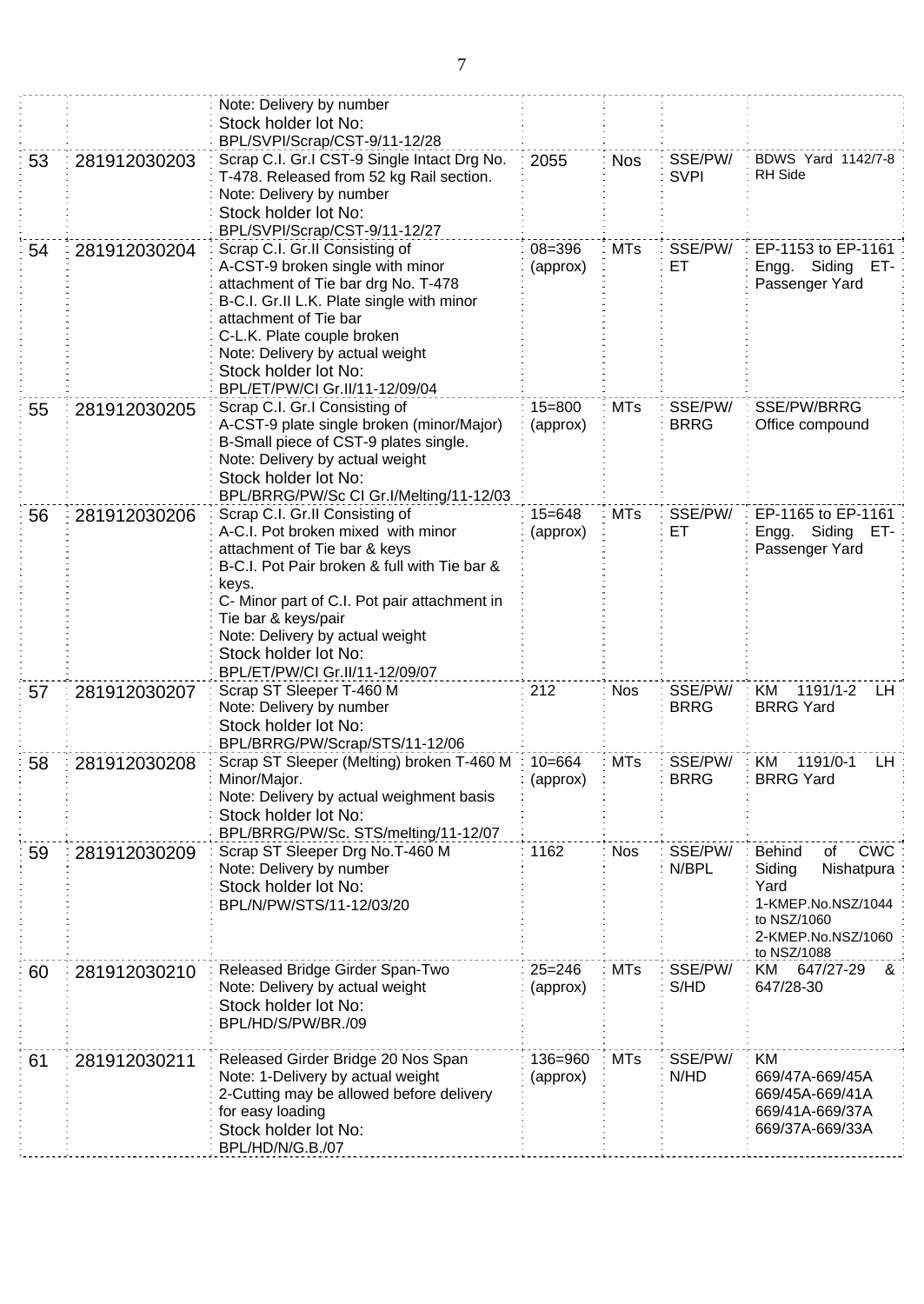| 62          | 281912030212         | Released Bridge Girder Span-Two<br>Note: Delivery by actual weight<br>Stock holder lot No:<br>BPL/HD/S/PW/BR./08                                                                                                                                                                                                                                                                                                                         | $25 = 246$<br>(approx)                     | <b>MTs</b> | SSE/PW/<br>S/HD       | KM 647/5-7 & 647/6-<br>8                                                              |
|-------------|----------------------|------------------------------------------------------------------------------------------------------------------------------------------------------------------------------------------------------------------------------------------------------------------------------------------------------------------------------------------------------------------------------------------------------------------------------------------|--------------------------------------------|------------|-----------------------|---------------------------------------------------------------------------------------|
| 63          | 281912030213         | Released Bridge Girder Span-Four<br>Note: Delivery by actual weight<br>Stock holder lot No:<br>BPL/HD/S/PW/BR./10                                                                                                                                                                                                                                                                                                                        | $59 = 291$<br>(approx)                     | <b>MTs</b> | SSE/PW/<br>S/HD       | KM<br>652/15-17<br>&<br>652/16-18                                                     |
| 64          | 281912030214         | Scrap M.S. Loose Jaw off size<br>Note: Delivery by actual weight<br>Stock holder lot No:<br>BPL/HBD/MS/Loose Jaw/11-12/03/12                                                                                                                                                                                                                                                                                                             | $13 = 400$<br>(approx)                     | <b>MTs</b> | SSE/PW/<br><b>HBD</b> | <b>SSE</b><br>P.way/HBD<br>Office Compound at<br>KM 762/35-33 Up<br>Road              |
| 65          | 281912030215         | Scrap M.S. Liner off size<br>Note: Delivery by actual weight<br>Stock holder lot No:<br>BPL/HBD/MS/Liner/11-12/03/11                                                                                                                                                                                                                                                                                                                     | $44 = 998$<br>(approx)                     | <b>MTs</b> | SSE/PW/<br><b>HBD</b> | <b>SSE</b><br>P.way/HBD<br>Office Compound at<br>KM 762/35-33 Up<br>Road              |
| 66          | 281912030216         | Scrap M.S. Two way keys<br>Note: Delivery by actual weight<br>Stock holder lot No:<br>BPL/HBD/Two way key/11-12/03/10                                                                                                                                                                                                                                                                                                                    | $34 = 962$<br>(approx)                     | <b>MTs</b> | SSE/PW/<br><b>HBD</b> | <b>SSE</b><br>P.way/HBD<br>Office Compound at<br>KM 762/35-33 Up<br>Road              |
|             | <b>NON FERROUS</b>   |                                                                                                                                                                                                                                                                                                                                                                                                                                          |                                            |            |                       |                                                                                       |
| 67          | 281912020075         | Condemned copper with bross Various types<br>Radiator core such as modified, conventional<br>and largers types with minor ferrous attachment<br>Note: If any other material is found while<br>delivery, which is strictly restructed & it can not<br>be delivered.<br>Stock Holder's Lot No.<br>SSE/D/ET/11-12/11                                                                                                                        | 18305<br>(approx)                          | Kgs        | SSE/DSL/<br>ET        | Location :-Near Mech<br>H/R Section Main gate<br>in Diesel Loco Shed<br>Itarsi        |
|             | <b>OTHER FERROUS</b> |                                                                                                                                                                                                                                                                                                                                                                                                                                          |                                            |            |                       |                                                                                       |
| 68          | 281912020088         | Scrap/Condemned & dismantal Electric<br>Loco parts consisting of Motors, Rotors,<br>Armatures, Stators of MVSL, MVSI, MVMT,<br>MCP, Arno & MCPA (ABB, CGL, SHI,<br>Ranjan, NGFE, Jyoti, Fasto, Elgi Make) and<br>Main bushing, Jet pump, ACBDJ) with<br>ferrous + Non Ferrous & Insulated material<br>Ceremic with mica papers attachment.<br>Stock Holder's Lot No.<br>ET/TRS/CS/Scrap/Cond/Motor+Rotor+Stat<br>or+Bushing+ACBDJ/06/122 | $31 = 680$<br>(approx)<br>to entire<br>qty | <b>MTs</b> | SSE/CS/<br>TRS/ET     | Near OHE Pole No.<br>ELS/1065<br>В<br>in.<br>Scrap Yard at A.C.<br>Loco Shed Itarsi   |
| 69          | 281912030180         | Scrap Broken L.B. Spring Various type 368<br><b>Nos</b><br>Stock Holder's Lot No.<br>ET/WRS/4/15                                                                                                                                                                                                                                                                                                                                         | $32 = 000$<br>(approx)                     | MTs        | SSE/C&<br>W/G/ET      | Wagon repair shed<br>ET Stack Bin No.4                                                |
| 70          | 281912030183         | Scrap Fabricated/Casted bk beam with or<br>without bk shoe and bogie main pull rod<br>Stock Holder's Lot No.<br>ET/WRS/10/16                                                                                                                                                                                                                                                                                                             | $15 = 000$<br>(approx)                     | <b>MTs</b> | SSE/C&<br>W/G/ET      | Wagon repair shed<br>ET Stack Bin No.10                                               |
| <b>LOCO</b> |                      |                                                                                                                                                                                                                                                                                                                                                                                                                                          |                                            |            |                       |                                                                                       |
| 71          | 281912020132         | Condemned Ferrous Engine Hood and<br>Chassis released from Cond. Loco No.<br>17259, 18389, 17249<br>Note:1- Both side CBC Yoke found in the lot<br>can not be delivered.<br>2-If any non ferrous found in the lot can not<br>be deliverd.<br>3. Cutting permission may be allowed for<br>easy loading.<br>Stock Holder Lot No:SSE/D/ET/11-12/27                                                                                          | 03                                         | <b>Nos</b> | SSE/D/ET              | In Diesel Shed ET<br>No.<br>Between Line<br>10 & 11 Near<br>Washveseen<br>Bombay end. |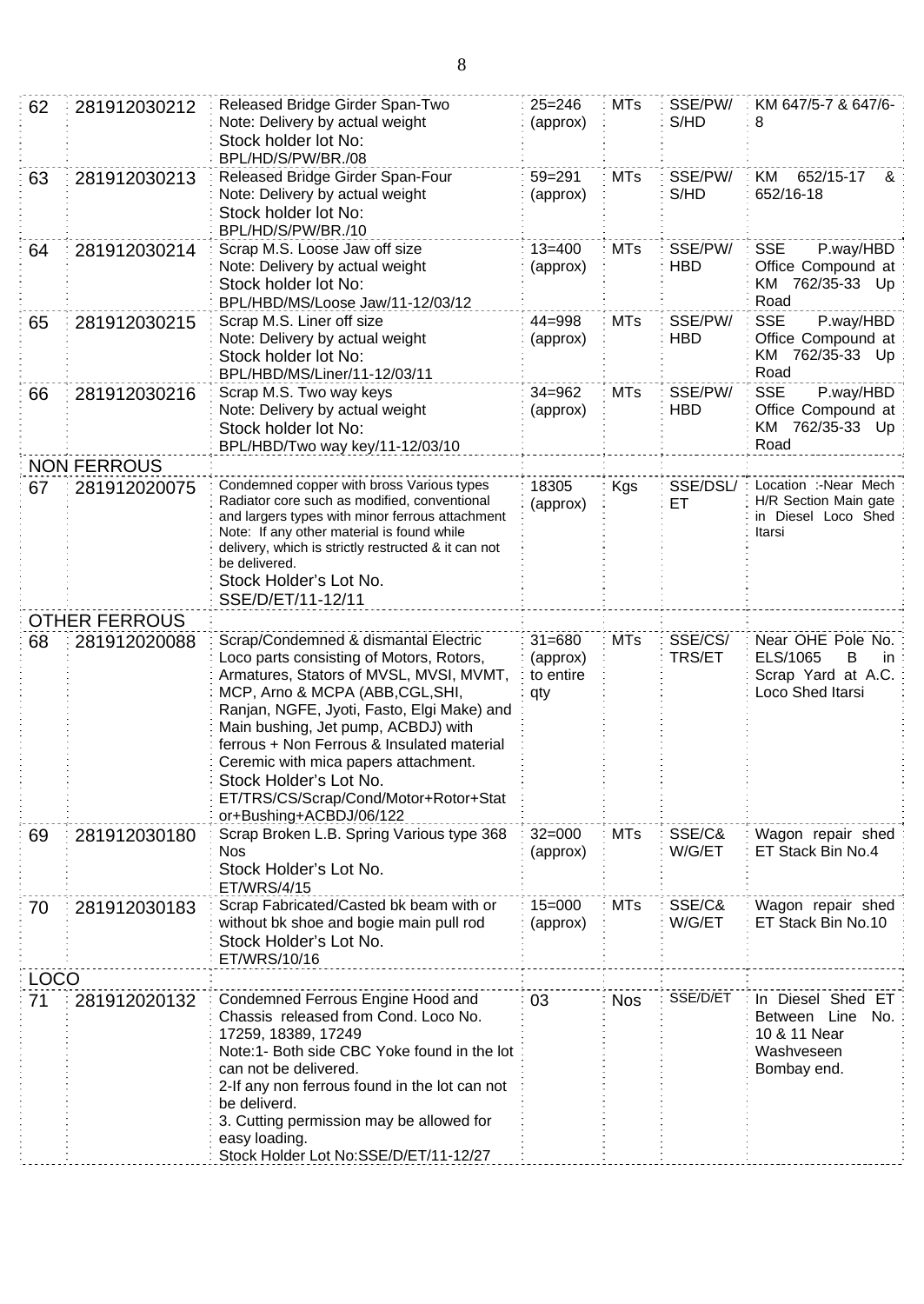|    | <b>VEHICLE</b>       |                                                                                                                                                                                                                                                                                                                                                                                                                       |                   |            |                         |                                                                                 |
|----|----------------------|-----------------------------------------------------------------------------------------------------------------------------------------------------------------------------------------------------------------------------------------------------------------------------------------------------------------------------------------------------------------------------------------------------------------------|-------------------|------------|-------------------------|---------------------------------------------------------------------------------|
| 72 | 281912030178         | Condemned Ambulance MP-15/5289<br>Chasis No. DM-19563<br>Engine No. DM-19563<br>Seating Capacity 1+4<br>Make- Mahindra & Mahindra<br>Stock Holder DS 8 Note No.<br>362203 dt. 03.11.2011                                                                                                                                                                                                                              | 01                | No         | Add.<br>CMS/BINA        | Availableon<br>MS/BINA/RIy<br>Hospital                                          |
| 73 | 281912030179         | Condemned Tractor HMT Zetor & Trolly<br>CPQ-7050<br>Chasis No.38304/Trolly 25180<br>Engine No. 033182<br>Horse Power-25<br>Make-Zetor-2511<br>Stock Holder DS 8 Note No.<br>362204 dt. 03.11.2011                                                                                                                                                                                                                     | 02                | <b>Nos</b> | Add.<br>CMS/BINA        | Available<br>on<br>MS/BINA/Rly<br>Hospital                                      |
|    | <b>MISCELLANEOUS</b> |                                                                                                                                                                                                                                                                                                                                                                                                                       |                   |            |                         |                                                                                 |
| 74 | 281912030181         | Scrap Plastic Cane with or without cap in<br>various Capacity<br>50 Ltrs- 50 Nos<br>35 Ltrs- 12 Nos<br>30 Ltrs- 71 Nos<br>20 Ltrs- 343 Nos<br>13 Ltrs-11 Nos<br>10 Ltrs-37 Nos<br>05 Ltrs- 02 Nos<br>Stock Holder's Lot No. ET/WRS/18                                                                                                                                                                                 | 526               | <b>Nos</b> | SSE/C&<br>W/G/ET        | <b>NPOH</b><br>Shed<br>ET.<br>Room                                              |
| 75 | 281912030182         | Drum Iron empty 20/25 Ltrs. Capacity<br>damaged<br>Stock Holder's Lot No. ET/NPOH/17                                                                                                                                                                                                                                                                                                                                  | 462               | <b>Nos</b> | SSE/C&<br>W/G/ET        | <b>NPOH</b><br>Shed<br>ET<br>(Carriage Room)                                    |
|    | <b>NON-FERROUS</b>   | <b>PART-B' DEPOT</b>                                                                                                                                                                                                                                                                                                                                                                                                  |                   |            |                         |                                                                                 |
| 76 | 280911070043         | SCRAP CONDEMNED CEILING FAN SORT                                                                                                                                                                                                                                                                                                                                                                                      | 1211              | <b>Nos</b> | Dy.CMM/                 | Room No 04 /                                                                    |
|    |                      | AND SIZES WITH OR WITHOUT BLADE AND<br>ROD RECEIVED FROM BPL DIVISION.<br>Stock Holder's Lot No.<br>BPL/CRWS/FAN/11-12/03/0040                                                                                                                                                                                                                                                                                        |                   |            | CRWS/<br>BPL            | <b>SCRAP YARD/</b><br>CRWS / BPL                                                |
| 77 | 280911120132         | SCRAP CEILING FAN WITH MOTOR SORT<br>AND SIZES WITH OR WITHOUT BLADE AND<br>ROD.<br>Stock Holder's Lot No.<br>BPL/CRWS/FAN/11-12/06/0129                                                                                                                                                                                                                                                                              | 1818              | <b>Nos</b> | Dy.CMM/<br>CRWS/B<br>PL | Room No 06 / R.<br>Road<br>Section<br><b>SCRAP</b><br><b>YARD</b><br>CRWS / BPL |
| 78 | 280910030468         | SCRAP Copper cable with PVC and<br>Rubber of different sizes with minor<br>attachment of ferrous & brass.<br>(will be sold to CPCB approved purchaser)<br>Stock Holder's Lot No.<br>BPL/CRWS/09-10/Copper Cable/13/221                                                                                                                                                                                                | 2300<br>(Approx)  | Kgs        | Dy.CMM/<br>CRWS/B<br>PL | Cage/ETL Shop/<br><b>CRWS/BPL</b>                                               |
| 79 | 280912030239         | Scrap alluminium consisting of different<br>type of moldings, strips, angle, pipe,,<br>channels, and pieces of sheets, off cuts of<br>chequered sheets, Shutter frame, , rivets,<br>HPSV lamp fitting with or without choke, fan<br>blade released from ETL shop etc. with or<br>without minor ferrous /SS/L P sheet / rubber<br>wooden attachment if any<br>Stock holder lot No<br>BPL/CRWS/11-12/ALUMINIUM /10/0230 | 2500<br>(Approx)  | <b>Kgs</b> | DY.CMM/<br>CRWS/B<br>PL | Room No 5<br>R.<br>Section<br>Road<br>SCRAP SECTION /<br><b>BPL</b>             |
| 80 | 280911120140         | Scrap Alternator with or without pulley, 25<br>KW.<br>Stockholder's Lot No                                                                                                                                                                                                                                                                                                                                            | 37900<br>(Approx) | Kgs        | Dy.CMM/<br>CRWS/B<br>PL | Near New Shed<br>SCRAP YARD<br>CRWS / BPL                                       |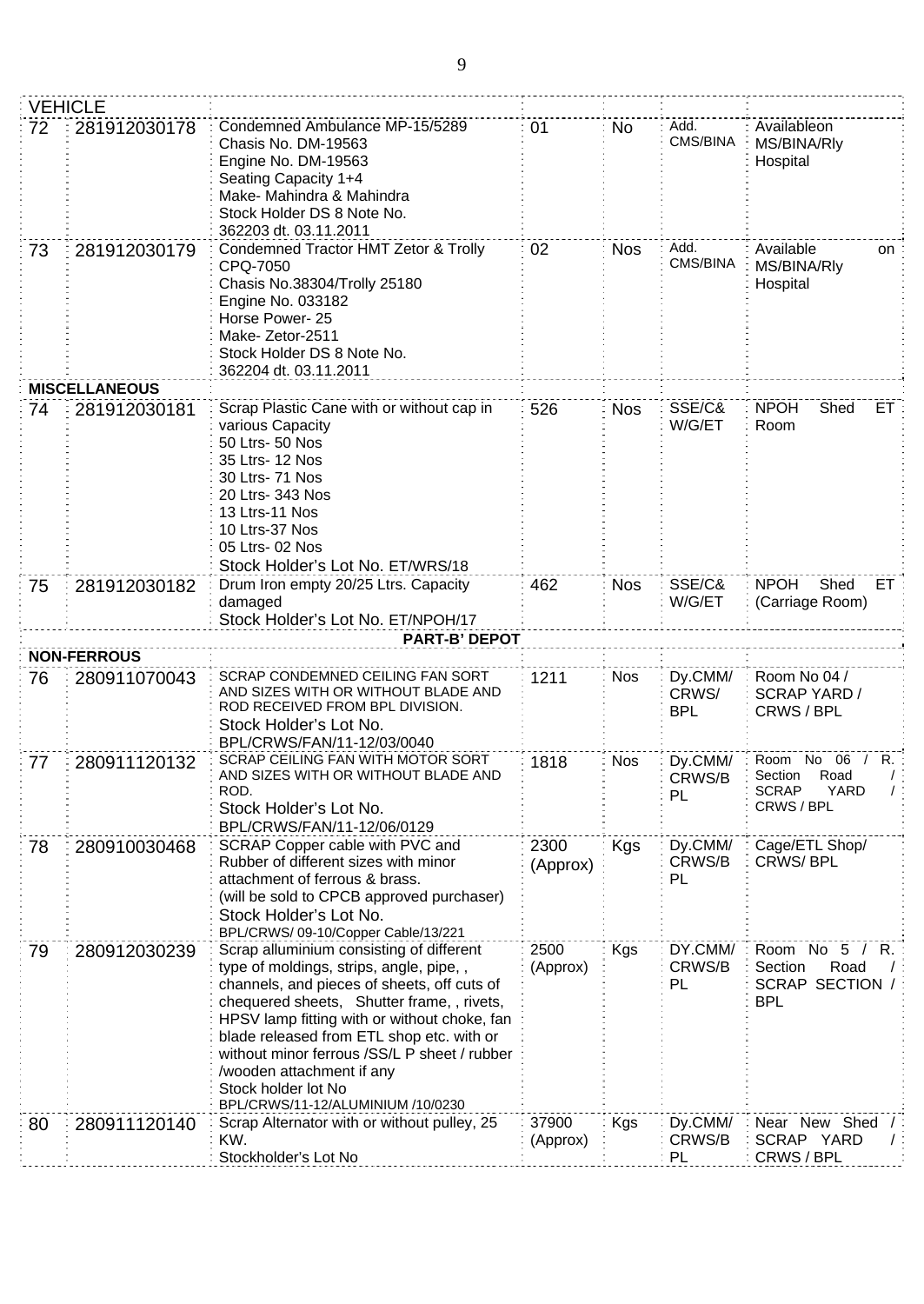|    |                      | BPL/CRWS/11-12/Alternator/06/0137                                                  |                                            |            |                    |                                                  |
|----|----------------------|------------------------------------------------------------------------------------|--------------------------------------------|------------|--------------------|--------------------------------------------------|
| 81 | 280911120141         | Scrap Alternator with or without pulley 4.5                                        | 32000                                      | Kgs        | Dy.CMM/            | Near Bin No 1 /                                  |
|    |                      | κw                                                                                 | (Approx)                                   |            | CRWS/B             | SCRAP YARD                                       |
|    |                      | Stockholder's Lot No<br>BPL/CRWS/11-12/Alternator/06/0138                          |                                            |            | PL                 | CRWS / BPL                                       |
|    | <b>OTHER FERROUS</b> |                                                                                    |                                            |            |                    |                                                  |
| 82 | 280912030229         | Scrap GI Mast, Super mast and potal cut                                            | $64 = 210$                                 | MTs        | DY.CMM/            | E-10 to E-21 / New                               |
|    |                      | mast, GI / Ms nut, bolt, plate, angel, pipe                                        | (Approx)                                   |            | CRWS/B             | Scrap Yard / CRWS                                |
|    |                      | and blower etc. released from BPL division.                                        |                                            |            | PL                 | / BPL                                            |
|    |                      | Note-cutting permission is allowed during                                          |                                            |            |                    |                                                  |
|    |                      | delivery period for easy loading.<br>Stock holder lot No:                          |                                            |            |                    |                                                  |
|    |                      | BPL/CRWS/10-11/ FERROUS/10/0220                                                    |                                            |            |                    |                                                  |
|    | <b>Machinery</b>     |                                                                                    |                                            |            |                    |                                                  |
| 83 | 280911120158         | SCRAP submersible pump with or without                                             | 12                                         | Set        | Dy.CMM/            | POLE-11 NEW                                      |
|    |                      | motor of sort and sizes.                                                           |                                            |            | CRWS/B             | SHED/SCRAP                                       |
|    |                      | Stockholder's Lot No                                                               |                                            |            | PL                 | YARD/ CRWS/<br><b>BPL</b>                        |
|    |                      | BPL/CRWS/11-12 / Pump / 06/0155                                                    |                                            |            |                    |                                                  |
| 84 | 280912020220         | SCRAP plate Bending and Straightening<br>Machine with motor, Plant No 032M, Sr. No | 01                                         | No         | Dy.CMM/<br>CRWS/B  | In front of Steel Yard<br>gate / Shell component |
|    |                      | 235, Model No Type PRBS-53011, code-                                               |                                            |            | PL                 | Shop / CRWS / BPL                                |
|    |                      | 235.                                                                               |                                            |            |                    |                                                  |
|    |                      | Stockholder's Lot No                                                               |                                            |            |                    |                                                  |
|    |                      | BPL/CRWS/ 11-12/ Bending Machine/09/0211                                           |                                            |            |                    |                                                  |
|    | <b>MISCELLANEOUS</b> | SC L. P. SHEET OFF CUTS AND PIECES OF                                              |                                            | <b>MTs</b> |                    | Near New shed and                                |
| 85 | 280911120127         | <b>SORT AND SIZES</b>                                                              | $10 = 000$                                 |            | Dy.CMM/<br>CRWS/B  | Railway track/SCRAP                              |
|    |                      | Stockholder's Lot No                                                               | (Approx)                                   |            | PL                 | YARD/ CRWS/                                      |
|    |                      | BPL /CRWS/11-12/ LP SHEET/ 06/0124                                                 |                                            |            |                    | <b>BPL</b>                                       |
| 86 | 280912010200         | <b>SCRAP BERTHS AND SEAT, BACK REST</b>                                            | $35 = 000$                                 | <b>MTs</b> | Dy.CMM/            | K-105 to K-130 /                                 |
|    |                      | RELEASED FROM COACHES OF SORT AND<br>SIZES WITH OR WITHOUT FERROUS FRAME           | (Approx)                                   |            | CRWS/B             | Scrap Yard / CRWS                                |
|    |                      | COIR / FOAM /LP SHEET / PLYWOOD WITH                                               |                                            |            | PL                 | /BPL                                             |
|    |                      | OR WITHOUT REXINE INCLUDING FERROUS                                                |                                            |            |                    |                                                  |
|    |                      | / NON FERROUS ATTACHMENT LIKE<br>SCREW, NUTS, BOLTS, STRIPS, RIVETS,               |                                            |            |                    |                                                  |
|    |                      | SPRINGS, HINGES ETC.                                                               |                                            |            |                    |                                                  |
|    |                      | RESTRICTED ITEMS-RECRON WILL NOT                                                   |                                            |            |                    |                                                  |
|    |                      | BE DELIVERD IF ANY.                                                                |                                            |            |                    |                                                  |
|    |                      | Stockholder's Lot No<br>BPL/CRWS/11-12/RES.BERTH/08/0192                           |                                            |            |                    |                                                  |
| 87 | 280912030231         | SCRAP BERTHS AND SEAT, BACK REST                                                   | $34 = 000$                                 | <b>MTs</b> | DY.CMM/            | E-158 to E-166 /                                 |
|    |                      | RELEASED FROM COACHES OF SORT AND                                                  | (Approx)                                   |            | CRWS/B             | New Scrap Yard /                                 |
|    |                      | SIZES WITH OR WITHOUT FERROUS FRAME<br>COIR / FOAM /LP SHEET / PLYWOOD WITH        |                                            |            | PL                 | CRWS / BPL                                       |
|    |                      | OR WITHOUT REXINE INCLUDING FERROUS                                                |                                            |            |                    |                                                  |
|    |                      | / NON FERROUS ATTACHMENT LIKE                                                      |                                            |            |                    |                                                  |
|    |                      | SCREW, NUTS, BOLTS, STRIPS, RIVETS,<br>SPRINGS, HINGES ETC.                        |                                            |            |                    |                                                  |
|    |                      | RESTRICTED ITEMS-RECRON WILL NOT                                                   |                                            |            |                    |                                                  |
|    |                      | BE DELIVERD IF ANY.                                                                |                                            |            |                    |                                                  |
|    |                      | Stock holder lot No:<br>BPL/CRWS/11-12 /GEN.BERTH/10/ 0222                         |                                            |            |                    |                                                  |
| 88 | 280912030235         | SCRAP Broken LP sheet and berth ply of                                             | $46 = 000$                                 | <b>MTs</b> | DY.CMM/            | W-45 to W-55 /                                   |
|    |                      | sort and sizes released from coaches etc.                                          | (Approx)                                   |            | CRWS/B             | NEW SCRAP                                        |
|    |                      | Stock holder lot No:                                                               |                                            |            | PL                 | YARD / CRWS/BPL                                  |
|    |                      | BPL/CRWS/11-12/LP Sheet/10/0226                                                    |                                            |            |                    |                                                  |
|    | Hazardous            |                                                                                    |                                            |            |                    |                                                  |
| 89 | 280911120165         | Misc. released material from coaches<br>unserviceable scrap consisting pieces of   | $180 = 000$<br>$\langle$ appro`x $\rangle$ | : M3       | SSE/PCR<br>/CRWS/B | New scrap yard Bin<br>No 03                      |
|    |                      | PVC sheet, broken LP sheet, PVC/plastic                                            |                                            |            | PL                 |                                                  |
|    |                      | container, PVC/ Plastic/Rubber hose pipes.                                         |                                            |            |                    |                                                  |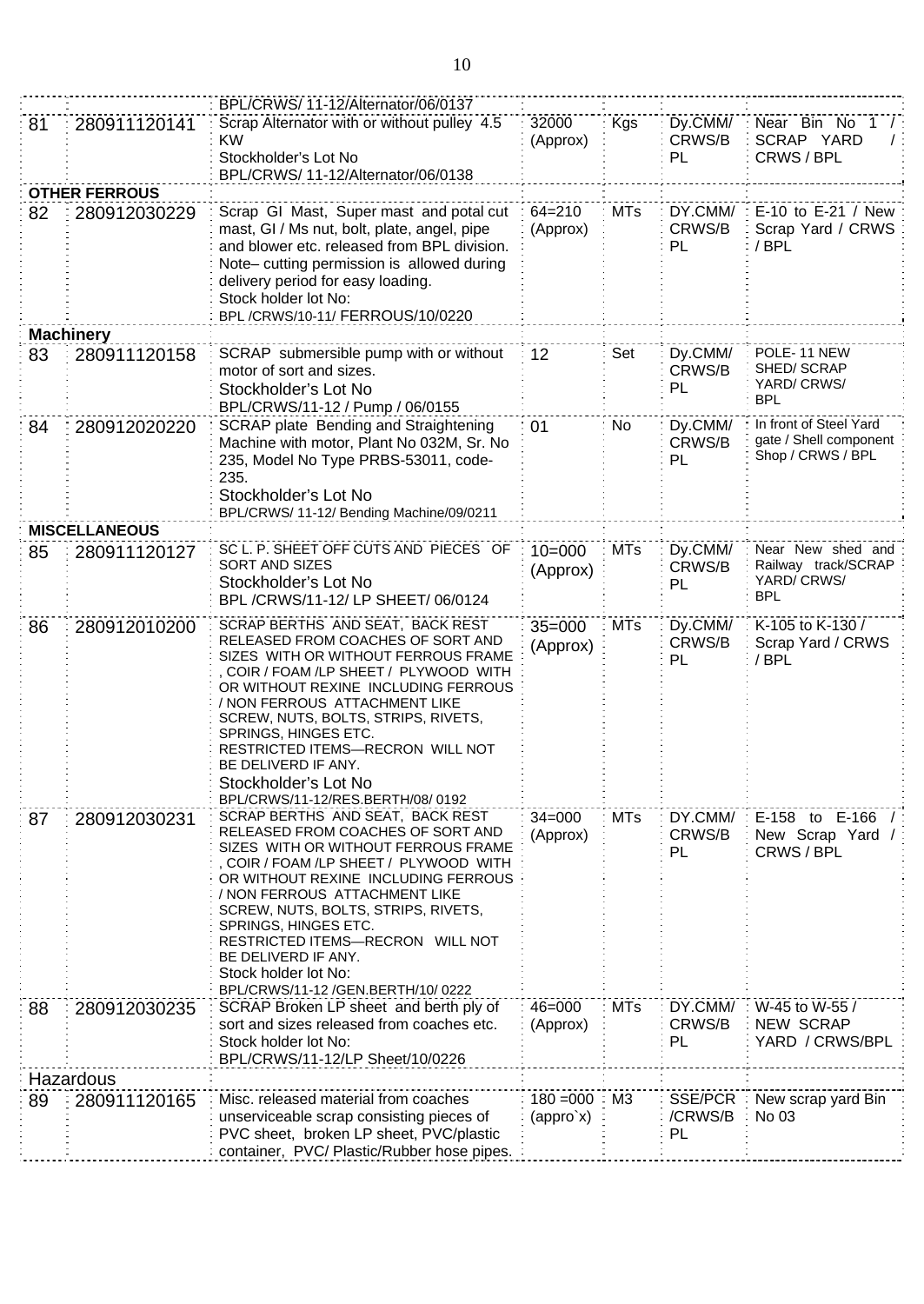|    |              | foam rubber, coir, Rexine, broken HDPE<br>chute. FRP items, Shutter frame, louvers,<br>Inlay, front cover of axle, small broken<br>piece of rubber item, packing material such<br>as polythene bags, un useable gunny bags,<br>broken wooden packing box, Limpet sheet,<br>packing (rubber/ fiber/ wooden) bolster &<br>draw gear etc. Nylon bushes & Nylon Items,<br>wire rope, card board, paper broken pieces<br>of of thermacole, broken glass pieces, floor<br>sweeping sand, mud, saw dust etc.<br>NOTE:- 1-Ferrous and non ferrous material<br>except minor attachment with lot will not be<br>delivered. If any<br>2- All materials should be lifted below road<br>level and sweeping condition.<br><b>3-</b> Qty.180 $M^3$ (approx)<br>Stockholder's Lot No<br>CRWS/BPL/MECH/PCR/11-12/05/Misc.<br>released material                                                                                                                                        |                                                   |                |                          |                                                                  |
|----|--------------|----------------------------------------------------------------------------------------------------------------------------------------------------------------------------------------------------------------------------------------------------------------------------------------------------------------------------------------------------------------------------------------------------------------------------------------------------------------------------------------------------------------------------------------------------------------------------------------------------------------------------------------------------------------------------------------------------------------------------------------------------------------------------------------------------------------------------------------------------------------------------------------------------------------------------------------------------------------------|---------------------------------------------------|----------------|--------------------------|------------------------------------------------------------------|
| 90 | 280911120166 | Misc. released material from coaches<br>unserviceable scrap consisting pieces of<br>PVC sheet, broken LP sheet, PVC/plastic<br>container, PVC/Plastic/Rubber hose pipes.<br>foam rubber, coir, Rexine, broken HDPE<br>chute. FRP items, Shutter frame, louvers,<br>Inlay, front cover of axle, small broken<br>piece of rubber item, packing material such<br>as polythene bags, un useable gunny bags,<br>broken wooden packing box, Limpet sheet,<br>packing (rubber/ fiber/ wooden) bolster &<br>draw gear etc. Nylon bushes & Nylon Items,<br>wire rope, card board, paper broken pieces<br>of of thermacole, broken glass pieces, floor<br>sweeping sand, mud, saw dust etc.<br>NOTE:- 1-Ferrous and non ferrous material<br>except minor attachment with lot will not be<br>delivered. If any<br>2- All materials should be lifted below road<br>level and sweeping condition<br>Stockholder's Lot No<br>CRWS/BPL/MECH/PCR/11-12/04/Misc.<br>released material | $170 = 000$<br>(approx)                           | M <sub>3</sub> | SSE/PCR<br>/CRWS/B<br>PL | New scrap yard Bin<br>No 06                                      |
| 91 | 280912030234 | Used Oil removed from Transformer in<br>Barrels, with bungs.<br>Note: Material will be sold as it where it is<br>basis and barrel.<br>1.560 mts empty barrel 13.310 mts loaded<br>Lot has been declared unserviceable by<br>Electrical department. Water removing is<br>not allowed.<br>(will be sold to CPCB approved purchaser)<br>Stock holder lot No:<br>BPL/CRWS/11-12/TRANSFORMER OIL /<br>10/0225                                                                                                                                                                                                                                                                                                                                                                                                                                                                                                                                                             | $13 = 310$<br>(To entire<br>qty in 78<br>Barrels) | <b>MTs</b>     | DY.CMM/<br>CRWS/B<br>PL  | <b>BEHIND</b><br><b>NEW</b><br>SHEDE OF SCRAP<br>YARD / CRWS/BPL |

## **N O T E**

(1) Scrap Battery / Waste Oil lots can be bid only by Firm's registered (valid) with MOEF (CPCB Certificate holder) as Recyclers/Re-processors and having environmentally sound management facilities. The person actually bidding on the firm's behalf will have to produce namely authorization letter on Firm's letterhead.

(2) **No fire arms** / **weapon** will be allowed inside the auction hall.